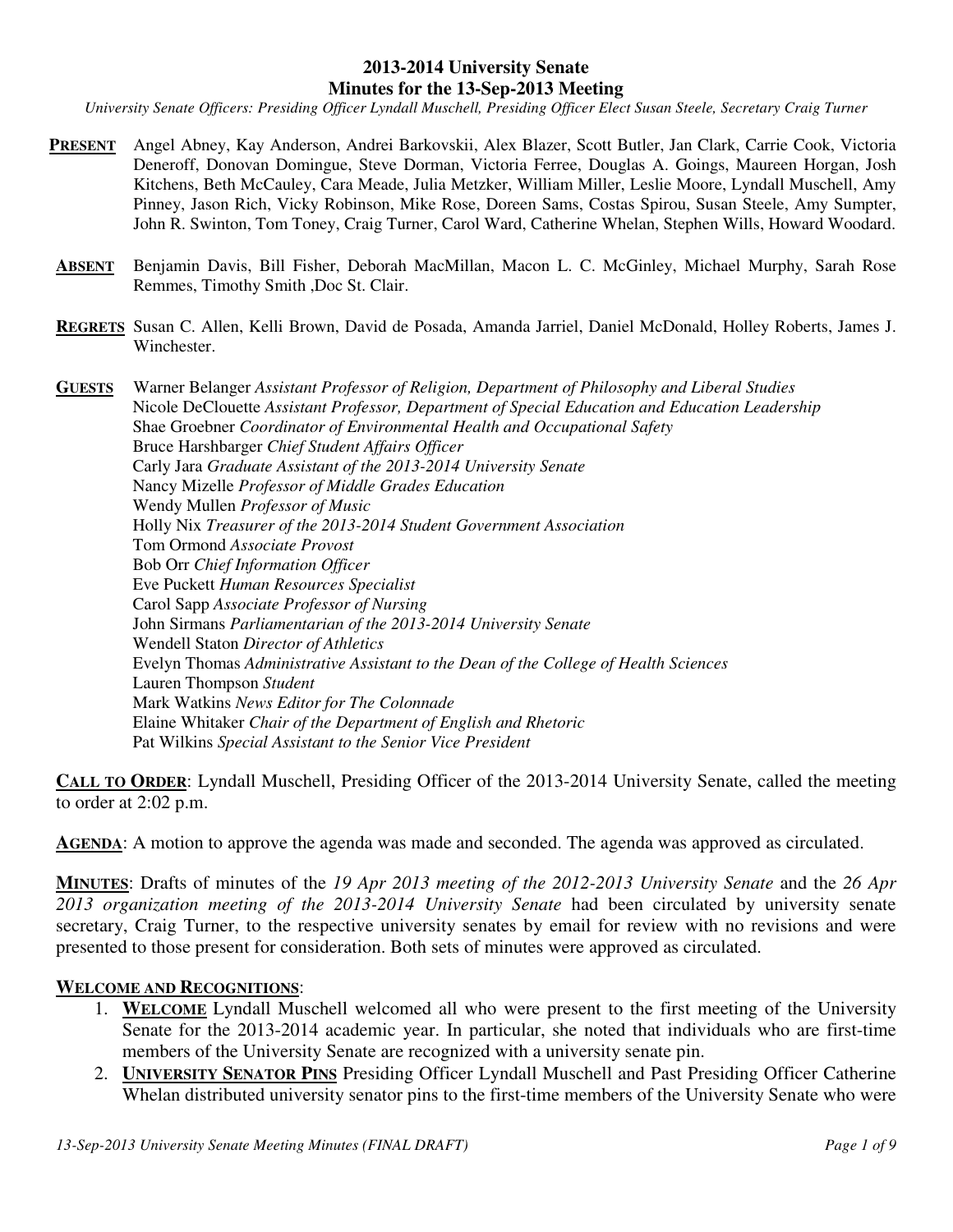present at the meeting. Pin recipients were Victoria Deneroff, Carly Jara (Graduate Assistant), Vicky Robinson, and John Sirmans (Parliamentarian).

## **PROVOST'S REPORT**: Associate Provost Tom Ormond reporting for Provost Kelli Brown

## 1. **SACS COC COMPLIANCE CERTIFICATION UPDATE**

- a. GC's Compliance Certification was delivered to the SACS COC office on September 6, 2013.
- b. Thanks and appreciation goes to the many faculty and staff who have touched the document in some shape or form.
- c. On November 5-8, 2013 an off-site committee will review our documentation and provide us with a response in late November-early December.
- d. Our task will then be to prepare a focused report that targets any concerns identified by the offsite team.
- e. This report along with our 100-page Quality Enhancement Plan (QEP) will be submitted to SACS COC on or before February 2014.
- f. The SACS COC onsite team will be visiting Georgia College from April 7-10, 2014. More details to come regarding this visit.

#### 2. **QUALITY ENHANCEMENT PLAN (QEP) UPDATE**:

- a. Julia Metzker and Steve Jones are our QEP Co-Chairs and are available to meet with individual senators, committees, academic departments, or college meetings to answer questions and receive input and feedback.
- b. A resolution seeking University Senate endorsement of the theme and goals statements is being prepared and will be sent to ECUS.
- c. The University Senate is formally represented on the QEP Task Force.
- d. An expanded QEP Task Force is being created with a steering committee and three working committees. The Task Force will have ~30 members and will include broad-based, selfnominating representatives from faculty, students, and staff. The Steering Committee will include delegates from University Senate, Staff Council, and the Student Government Association. Members of the University Senate will also serve as members of the working committees. One of the co-chairs (Julia Metzker) of the QEP Task Force is also a member of the University Senate.
- e. The Task Force will seek University Senate endorsement of a draft version of the QEP document by the December 2013 meeting of the Senate.
- f. Six forums were held over the past two weeks with one online survey being administered. So far, 50 faculty and staff members have attended forum discussions and 60+ responded to the online survey.
- g. QEP website is being updated.

### 3. **STUDENT RATING OF INSTRUCTION SURVEY (SRIS)**

- a. The Student Opinion Survey has been replaced by the Student Rating of Instruction Survey (SRIS) and was piloted during summer 2013 by 19 faculty teaching 22 courses. As you know SRIS is a commercially developed system by The IDEA (Individual Development and Educational Assessment) Center ( http://www.theideacenter.org/services/student-ratings ), which should not be confused with our own Office of IDEAS (Instructional Distance Education and Advanced Services). This message was conveyed to faculty by email on August 30, 2013.
- b. At this point in time the primary task is to introduce faculty to SRIS and provide them with the skills and understanding necessary to negotiate the system. During the summer faculty involved in the pilot were asked to attend a 30-minute face-to-face (f2f) training session. As we move to a full roll out we have been asked by faculty to provide an alternative to f2f workshops. To that end, David Smith (Division of Information Technology) and I are putting together SRIS information faculty can access via their personal computers and will hopefully share this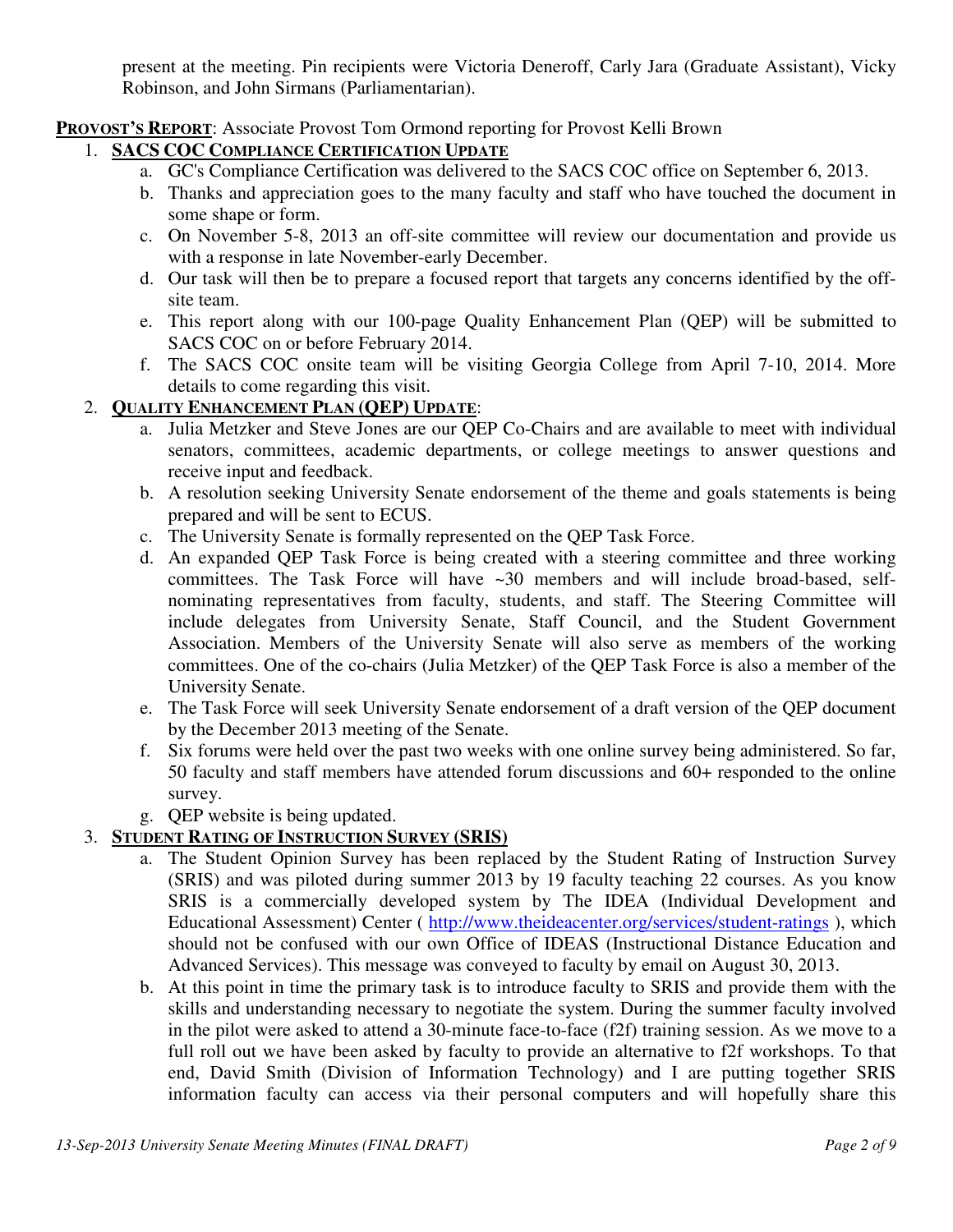electronic packet on or before September 17, 2013. For your information we will also develop a f2f schedule for those that prefer a workshop-type setting. Attendance will be optional.

c. Additional information that will be sent to faculty include: when faculty need to complete their FIFs (Faculty Information Forms), window of time students can complete SRIS, and strategies faculty can use to ensure a high SRIS response rate. The reason for the delay in getting much of this information out is because Academic Affairs is attempting to discuss all pertinent SRIS issues with as many groups as possible.

## **COMMITTEE REPORTS**: The following committee reports were given.

- 1. **EXECUTIVE COMMITTEE OF THE UNIVERSITY SENATE** (ECUS) Lyndall Muschell
	- *Officers: Chair Lyndall Muschell, Vice-Chair Susan Steele, Secretary Craig Turner*
		- a. **Governance Retreat** The Governance Retreat was held on Wednesday, August 14, 2013. Preliminary results show that a total of 58 were in attendance. The overall effectiveness was 4.61/5. Comments were positive. My goal is to share the full report in October.
		- b. **Diversity Planning Committee** I would like to thank James Winchester and Doc St. Clair for volunteering to represent the University Senate on the Diversity Planning Committee.
		- c. **Quality Enhancement Plan (QEP) Steering Committee** The Co-Chairs of the QEP Task Force requested a representative from the University Senate to serve on the QEP Steering Committee. A call went out to all senators for nominations/self-nominations. I received one self-nomination. Congratulations and thanks go to Craig Turner for his willingness to serve in this capacity.
		- d. **University Senate Budget** The University Senate now has a designated budget. We would like to sponsor some campus events which would promote shared governance on the GC campus. The executive committee requests your input on the types of events that you believe would be valuable. Watch for a follow-up email requesting your suggestions.
		- e. **SCoN Report** Catherine Whelan will provide the Subcommittee on Nominations (SCoN) report.

## 2. .**SUBCOMMITEE ON NOMINATIONS** (SCoN) – Catherine Whelan

*Officers: Chair Catherine Whelan, Secretary Craig Turner, No Vice-Chair position for this committee.*

- a. **MOTION 1314.CN.001.O (SLATE OF NOMINEES FOR 2013-2014 UNIVERSITY SENATE)** On behalf of the committee, Catherine Whelan, SCoN Chair, presented the motion*: To adopt the slate of nominees for 2013-2014 University Senate officers and committees as proposed in the supporting documents*.
	- i. **SUPPORTING DOCUMENTS** Supporting documentation for Motion 1314.CN.001.O, accessible in the online motion database, was displayed on the big screen. There were three supporting documents provided.
		- 1) *Slate of Nominees US 2013-14 Revised* A pdf file of the spreadsheet showing all committee members and highlighting in yellow the proposed revisions.
		- 2) *Summary of Revisions to Slate: US 2013-14* A pdf file providing a list of proposed changes to university senate and committee memberships and the dates when the revisions were implemented.
		- *3) Report on Compliance with By-laws* A pdf file demonstrating compliance of the proposed slate with all applicable university senate bylaws. This compliance report is required by university senate bylaws.
	- ii. **CONTEXTUAL INFORMATION**
		- 1) Catherine Whelan shared the following context. The changes in the proposed slate are replacements of individuals who either resigned from Georgia College or resigned from university senate and/or university senate committees.
		- 2) The proposed changes were as follows.
			- a) Vicky Robinson replacing Lora Crowe as a CoHS Elected Faculty Senator and member of FAPC effective August 6, 2013. Lora Crowe had resigned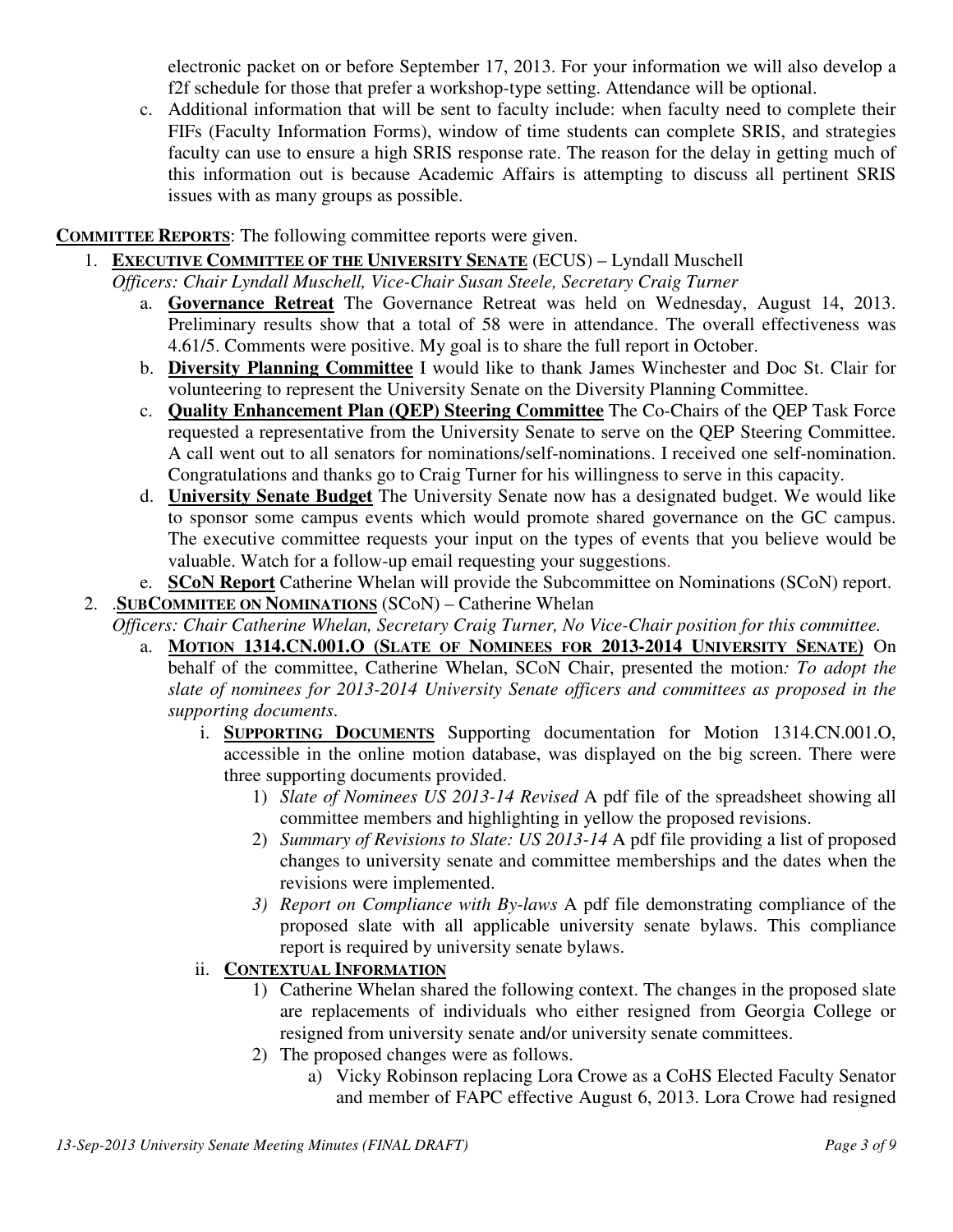from Georgia College and Vicky Robinson was elected by the CoHS faculty as her replacement.

- b) Victoria Deneroff replacing Chandra Power as a CoE Elected Faculty Senator and member of APC effective August 1, 2013. Chandra Power had resigned from Georgia College and Victoria Deneroff was elected by the CoE faculty as her replacement.
- c) Wendy Mullen replacing Jason Huffman as the Chief Academic Officer Designee to APC. Jason Huffman had resigned from Georgia College and Chief Academic Officer Kelli Brown selected Wendy Mullen as his replacement.
- d) Yeprem Mehranian replacing Dan Bauer as a Faculty Volunteer to SoCC effective August 7, 2013. Dan Bauer had resigned from Georgia College and Yeprem Mehranian was nominated by SCoN as his replacement.
- e) Shaundra Walker replacing Martha Allen as a Faculty Volunteer on SoCC effective August 23, 2013. Martha Allen had resigned from SoCC and Shaundra Walker was nominated by SCoN as her replacement.
- f) Roberta Gorham replacing Sally Humphries as a Faculty Volunteer on SoCC effective August 23, 2013. Sally Humphries had resigned from SoCC and Roberta Gorham was nominated by SCoN as her replacement.
- iii. **DISCUSSION** There was no discussion.
- iv. **SENATE ACTION** Motion 1314.CN.001.O was *approved* with no discussion.
- 3. **ACADEMIC POLICY COMMITTEE** (APC) Howard Woodard

*Officers: Chair Howard Woodard, Vice-Chair Leslie Moore, Secretary John Sirmans*

- a. APC met August 23, 2013 at 2:00 PM. Four issues were discussed. They were:
	- i. **Student Probation**
		- 1) Students who get on probation and seems to be trapped. The get off only to return to the status again and again.
		- 2) Will request information from Registrar to see how large the problem is.
	- ii. **Disastrous Semester** (Major Downward Swing of GPA)
		- 1) Students who have a major swing in GPA in a given semester.
		- 2) Should there be a threshold that signals swing?
		- 3) Will request additional information from Registrar since the request came from that office last year.

# iii. **Retaking Courses**

- 1) Students who retake courses to replace grade.
- 2) Currently there is no limit on the number of times a student may retake a course.
- 3) The last grade replaces previous taken grades, therefore it is possible for a student to retake course to raise GPA in seeking admission to highly competitive programs in the university.
- 4) Subcommittee formed to review the extent of this issue and to review policies at other USG institutions.

# iv. **Year Long Pounce**

- 1) Classes reserved for Freshman Call for the entire year.
- 2) Perceived issue of sophomores and juniors who have not taken these courses may find problems getting into the class.
- 3) Registrar has a procedure of handling this issue by reserving extra seats in the class.
- 4) APC decided to table issue until spring 2014 to see how the current procedure works for the fall.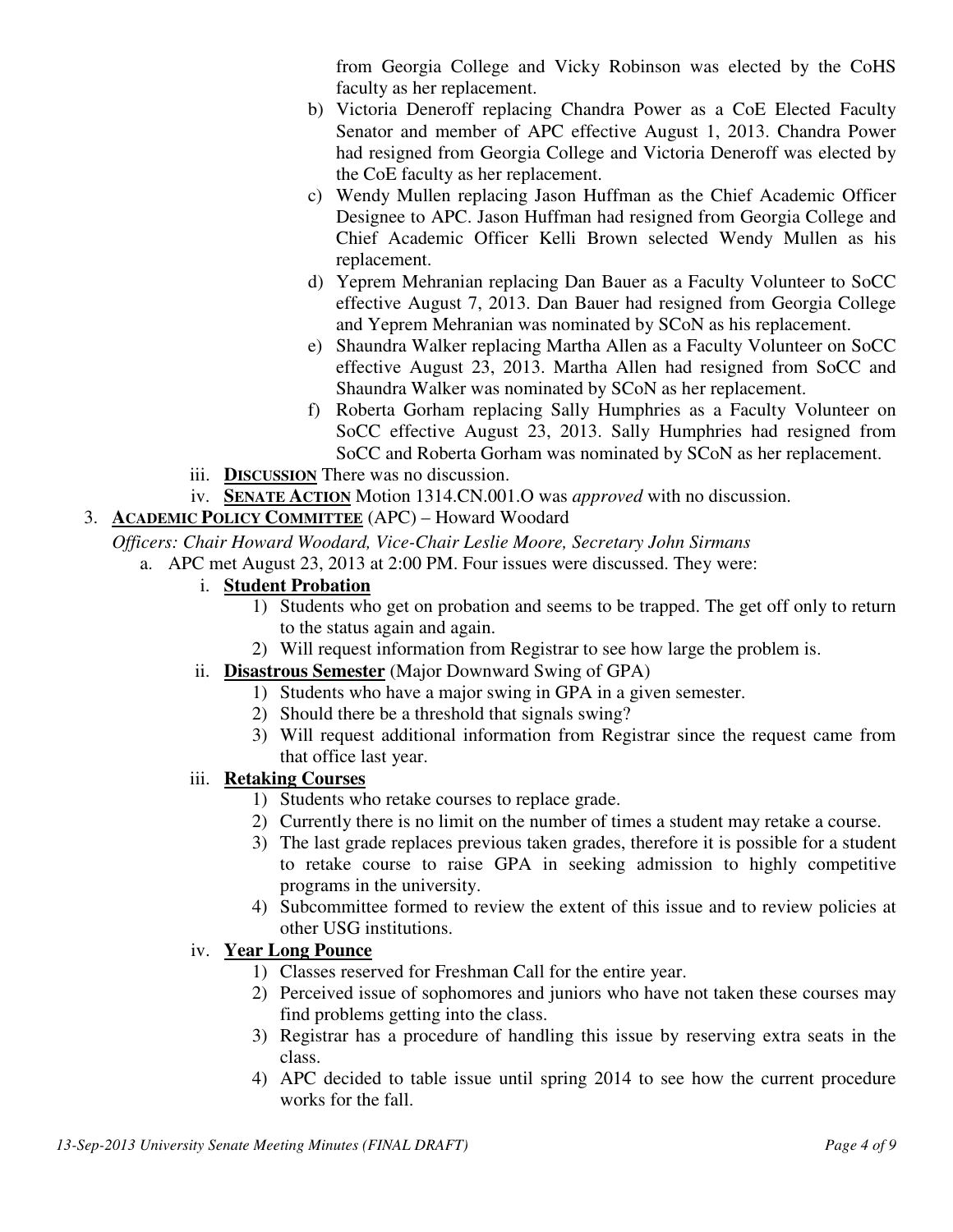#### 4. **CURRICULUM AND ASSESSMENT POLICY COMMITTEE** (CAPC) – Cara Meade

*Officers: Chair Cara Meade, Vice-Chair Angel Abney, Secretary Deborah MacMillan*

- b. **MOTION 1314.CAPC.001.C (NEW CONCENTRATION IN RELIGION (PHILOSOPHY))** On behalf of the committee, Cara Meade presented the motion: *To approve a new concentration in Religion for the BA in Philosophy.*
	- i. **SUPPORTING DOCUMENTS** Supporting documentation for Motion 1314.CAPC.001.C, accessible in the online motion database, was displayed on the big screen. There were two supporting documents provided.
		- 1) *Documentation of Approval for Concentration in Religion* A pdf file documenting reviews of the proposal by the CoAS curriculum committee and Provost as well as the proposal details including a memo from James Winchester and a list of courses in the proposed concentration.
		- 2) *Memo/Timeline: Concentration in Religion (for BA Philosophy)* A pdf file of a Memo from Sunita Manian to Cara Meade detailing the timeline of the review of the proposal and providing contextual details of the proposal.
	- ii. **CONTEXTUAL INFORMATION** Cara Meade shared the following information.
		- 1) The proposal was sent to CAPC and then to University Senate last year where there were questions.
		- 2) The proposal has since been revised and the revised proposal was approved by CAPC on 23 Aug 2013 and is now being presented for University Senate consideration.
		- 3) The concentration is within an existing degree, courses are already in place, and no new faculty or other resources are needed for this to be viable.
	- iii. **DISCUSSION** The discussion included questions of clarification from the floor fielded by Warner Belanger, Assistant Professor of Religion.
		- 1) Q1 Could details on the proposal, such as student demand, be provided?
		- 2) Answer1 Yes.
			- a) The proposal is for a concentration to be added to the B.S. in Philosophy.
			- b) The proposal was informed by models from institutions across the country of programs with small religion faculties in philosophy departments.
			- c) It is common at this institution to have courses that contain a blend of philosophy and religion content.
			- d) There is a significant student demand for this program, though for the numbers I would have to defer to James Winchester who maintains such information.
		- 3) Q2 Why is a new concentration in religion being added rather than simply continuing to offer the religion courses?
		- 4) Answer 2
			- a) The concentration should assist in recruitment of students to the degree in Philosophy. A number of current students are interested in completing the proposed concentration. In addition, there are some students interested in a degree in Religion yet at present we do not have the resources (courses, faculty) to make it feasible to consider adding a Religion degree.
			- b) The addition of the concentration will more effectively use the expertise of the existing single full-time religion faculty member.
			- c) Some of the courses to support this concentration will be taught by other existing faculty.
	- iv. **SENATE ACTION** Following the disposition of the questions of clarification, Motion 1314.CAPC.001.C was *approved* with no further discussion.

# b. **CAPC Review Process**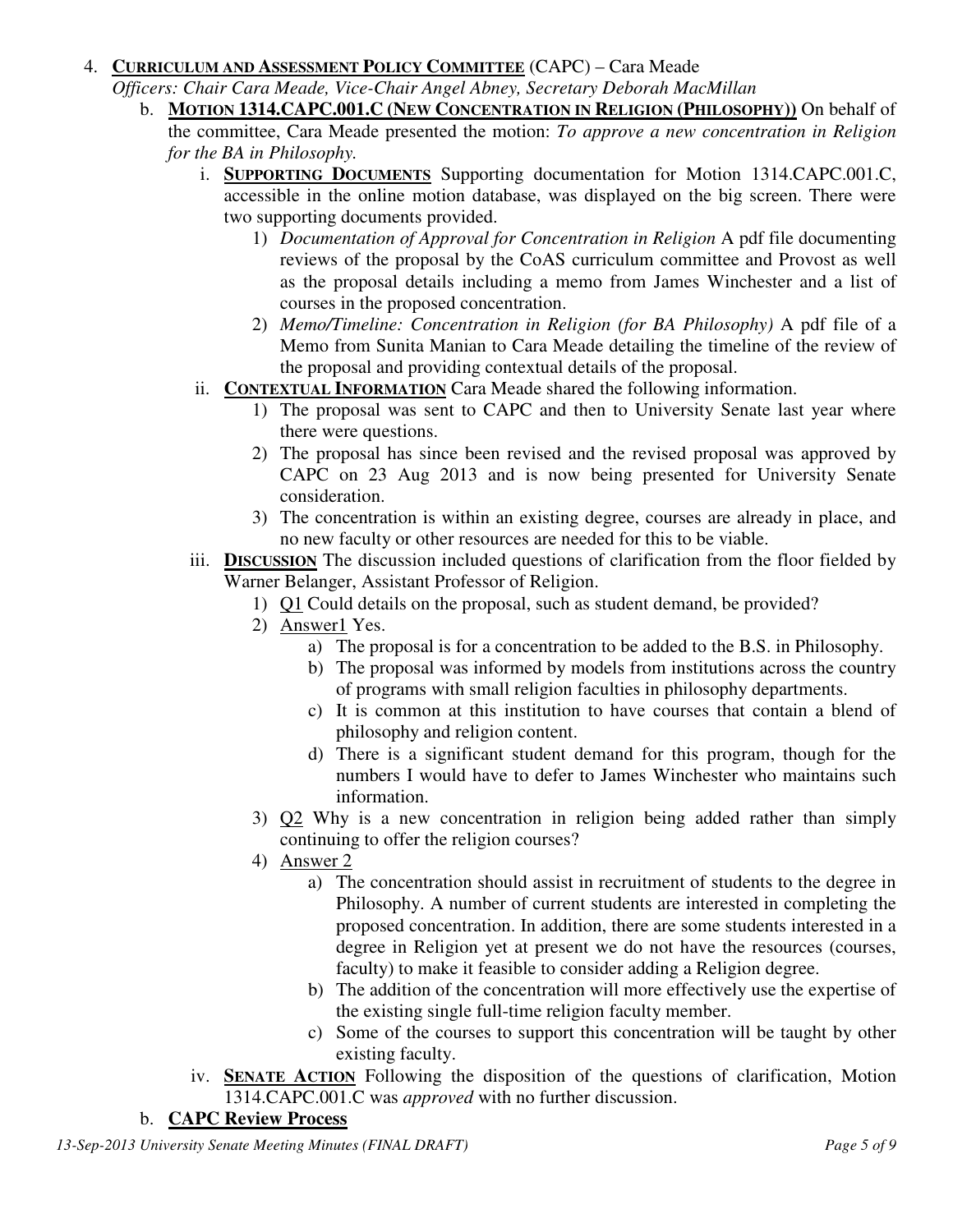- i. Cara Meade indicated the document entitled *Guidelines for Submitting Proposals to CAPC* has been sent to deans and chairs and is available for anyone who is interested in submitting a proposal to CAPC. Of particular interest is the information at the beginning of the document (page 1) that details what types of proposals are reviewed by CAPC and what is not reviewed by CAPC.
- ii. This document attempts to make clear the types of curricular proposals that CAPC considers and details the review process for each.
- iii. This document is also available in pdf format on the CAPC webpage ( url http://senate.gcsu.edu/content/curriculum-and-assessment-policy-committee )
- iv. Cara Meade indicated her intent to supply the document to Craig Turner, University Senate Secretary, as part of the CAPC report.
- v. Lyndall Muschell asked Craig Turner if he would attach this *Guidelines* document as a supporting document to the meeting minutes, and Craig indicated that he would.

## 5. **SUBCOMMITTEE ON CORE CURRICULUM** (SoCC) – John Swinton

*Officers: Chair John Swinton, Vice-Chair Amy Sumpter, Secretary Kay Anderson*

### a. **Meetings**

- i. SoCC has met four times this semester.
- b. **Course Approvals**
	- i. GEOG 2100 Introduction to Geospatial Science was approved as an Area D course for non-science majors.

### c. **Section Approvals**

- i. GC2Y Animal Ethics
- ii. GC2Y Underworlds and Afterlives
- d. **Global overlays**
	- i. RELI 3500, 3510, 3520, 3530, 3600

## e. **Revisions to SoCC Forms**

i. SoCC now has draft revisions of the Global Overlay submission form, the GC1Y submission form, and the GC2Y submission form. The Committee is currently pilot testing the new global overlay form with the gracious help of Dr. Lee Gillis. (Visuals available upon request.)

## f. **Bylaws Revisions Under Consideration**

i. The Committee is currently considering potential changes to the university senate bylaws pertaining to this subcommittee. If you are interested in observing an old fashion internecine squabble, come to our next meeting, Wednesday 1:00 A&S 2-51.

### 6. .**FACULTY AFFAIRS POLICY COMMITTEE** (FAPC) – Alex Blazer

- *Officers: Chair Alex Blazer, Vice-Chair Tom Toney, Secretary Bill Fisher*
	- a. **Post-Tenure Review Policy/Procedures** FAPC continues to work on Post-Tenure Review. We have invited the Associate Provost, Tom Ormond, for a discussion of our newest approved posttenure review document at our October meeting.

### 7. **RESOURCES, PLANNING AND INSTITUTIONAL POLICY COMMITTEE** (RPIPC) – Maureen Horgan *Officers: Chair Maureen Horgan, Vice-Chair Jan Clark, Secretary Benjamin Davis*  RPIPC did not meet on 22 March 2013.

- a. **Meeting** RPIPC met on 23 August 2013 from 2:00pm to 3:25pm in Porter Hall Room 228.
- b. **Continuing Items** RPIPC will keep under consideration three items of interest from 2012-13.
	- i. **12-month pay option** The software platform may be changing, we will know soon whether the new platform supports 10-month, 12-month and semi-monthly pay options. The USGFC (University System of Georgia Faculty Council) is awaiting an official reply from the Chancellor to a resolution (request) advocating for a 12-month pay option that was made at the February 2012 USGFC meeting. Susan Steele will be attending a USGFC meeting tomorrow and it is on that USGFC agenda.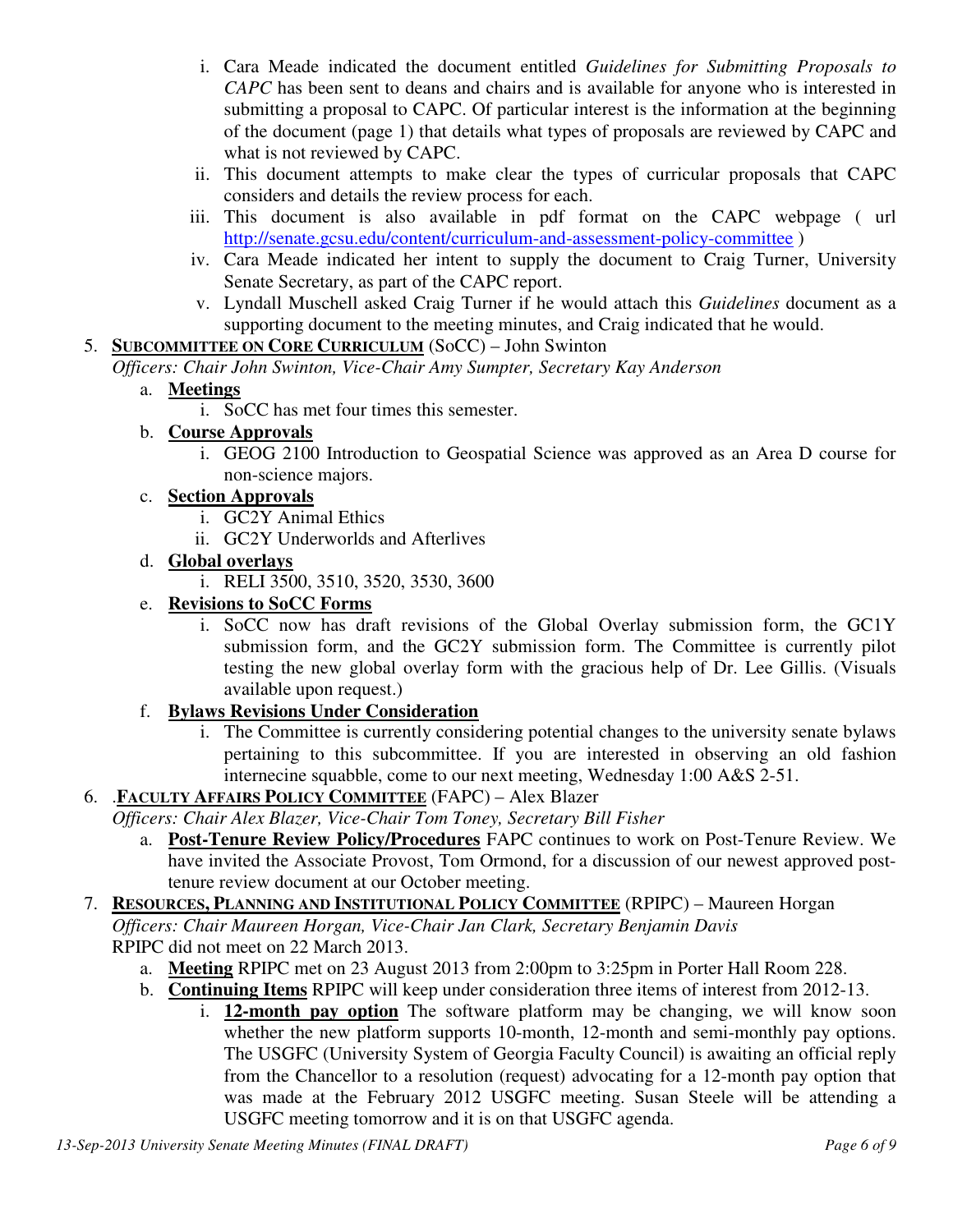- ii. **Common Meeting Time** The recommendation from the Common Meeting Time Task Force was to suggest that we investigate alternative scheduling strategies, the response from the Interim Provost was to suggest that exceptions to the current policy must be approved by Deans, and for pedagogical purposes.
- iii. **Signage Committee** This committee was giving updates to RPIPC in 2012-13. The committee has since made decisions and the first wave of new signage will be on campus this term.
- c. **Guests** Five invited guests were at the meeting for informal information exchange on four issues.
	- i. **Recycling** Lori Strawder, Assistant Director of Sustainability, and Walter Dudley, Assistant Director of Building Services, attended to speak about the Recycling Initiative. There have been some complaints, but the change from trash collection to recycling in offices is going relatively smoothly. RPIPC encouraged the dissemination of more information more frequently, and to do the same for upcoming efforts in the conservation of energy and water. RPIPC received a complaint about trash from faculty in A&S and Maureen Horgan offered to set up a meeting between concerned constituents but has not yet had a response from the faculty. Complaints, with detailed information and questions, should be provided to Building Services through the Recycle email – recycle@gcsu.edu – so that Building Services can address issues in a timely manner.
	- ii. **Diversity Action Plan** Veronica Womack, Director of Institutional Equity and Diversity, attended to solicit feedback on the Diversity Action Plan that Dr. Dorman requested. RPIPC suggested that more faculty represented on the various committees would help faculty feel a part of this initiative, as well as to provide more input from the faculty perspective. Veronica immediately requested faculty representatives from University Senate, and asked the Deans of the different Colleges to identify faculty to serve on the committees.
	- iii. **Sexual Harassment** Jennifer Graham from the Women's Center came to let RPIPC know that a proposed policy to mitigate Sexual Harassment will be coming soon.
	- iv. **Missing Student Policy** Revision of the GC Missing Student Policy is being considered. Guest Qiana Wilson, Associate General Counsel, attended to field questions about the proposed changes. RPIPC is expecting to bring forward a motion to University Senate to endorse the proposed changes.

### 8. **STUDENT AFFAIRS POLICY COMMITTEE** (SAPC) – Doreen Sams

*Officers: Chair Doreen Sams, Vice-Chair Amanda Jarriel, Secretary Nicole DeClouette*

- a. SAPC met on August 23, 2013. Four informational items were discussed.
	- i. **Adderall Abuse** This issue was closed out as the committee felt that nursing has the situation addressed in their Freshman Seminar offering. Diane Chamblee was informed that if Nursing needs SAPC to address it again in the future, we are supportive.
	- ii. **Student Emergency Fund** Cathy Crawley from Financial Aid was a guest and discussed the Student Emergency Fund. A decision to get more information from Bill Doerr and Financial Aid was made and Cathy was invited to the next meeting to bring more details on how the fund will be handled and disbursed.
	- iii. **Common Meeting Time** SGA Survey as to RSOs (Recognized Student Organizations) impacted by the common meeting time was discussed. The SGA representatives reported that they will bring a summary of their survey to the next SAPC meeting and Provost Brown will be invited to that meeting.
	- iv. **Retention** Suzanne Pittman attended the meeting and brought forward many of the initiatives of her office as to retention. The committee decided to continue the discussions on why people stay instead of why they leave. This will be addressed further in the next SAPC meeting.
- 9. **STUDENT GOVERNMENT ASSOCIATION** (SGA) Victoria Ferree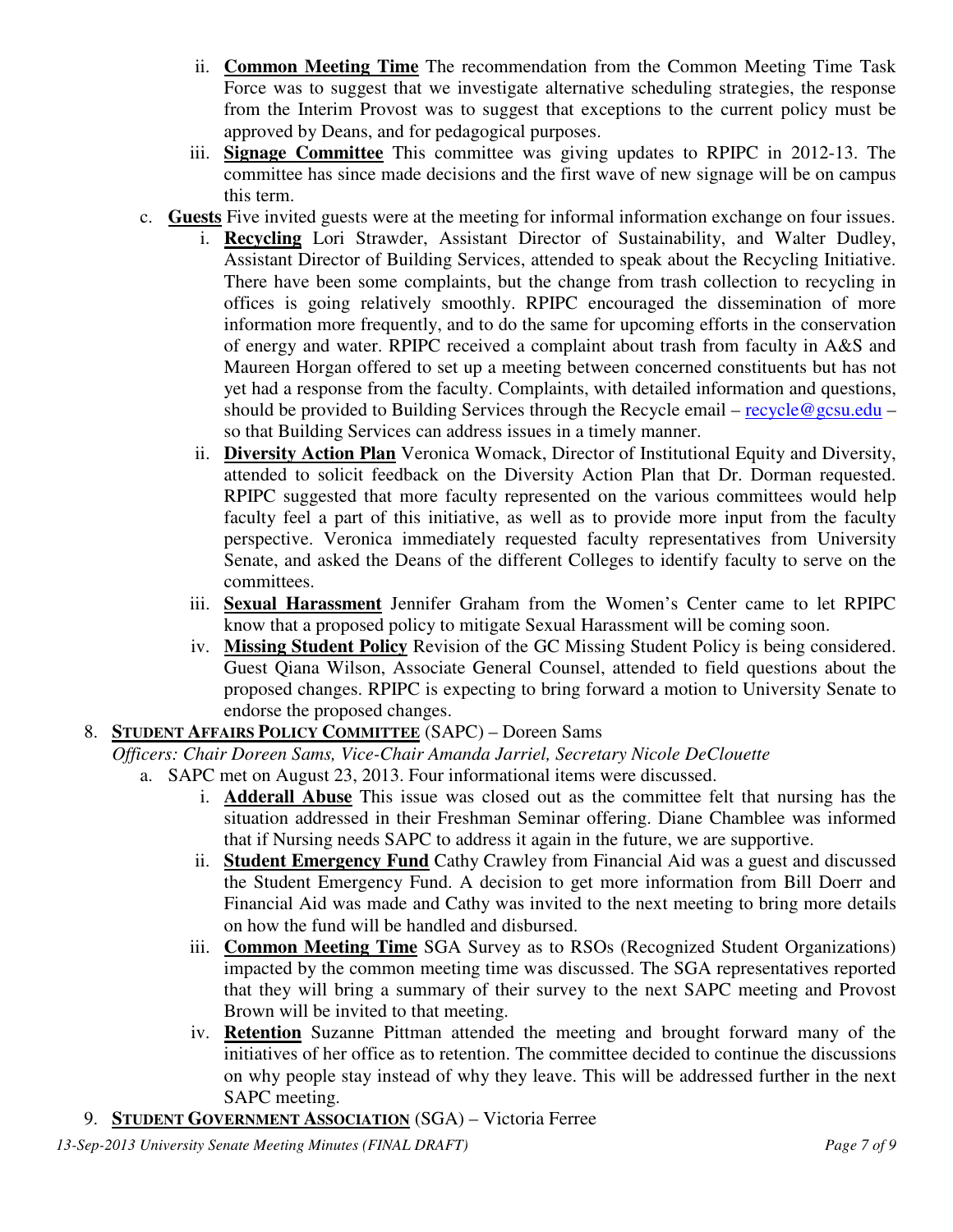*Officers: President Victoria Ferree, Vice President Sara Rose Remmes, Secretary Caitlin Mullaney, Treasurer Holly Nix*

- **a. Elections** The elections for 2013-2014 have just concluded and twenty-five new SGA Senators have been elected.
- b. **SGA Retreat** On Saturday 14 Sep 2013, there is an eight-hour retreat for the SGA. Victoria Ferree invited university senators to peek in on the retreat if interested. During the retreat, student Senators will learn to draft Bills and Resolutions for the upcoming Senate session. First student Senate meeting is Friday, September 20 at 2 p.m. in City Hall. All are welcome.
- c. **Diversity** Victoria Ferree indicated that she is appointing an SGA Diversity Task Force and welcomes participation and support of faculty and staff. This diversity task force, chaired by Ferree, will be charged with finding a concrete plan to implement organizational diversity within the SGA. Outreach to organizations for participation began in August.

### **PRESIDENT'S REPORT**: President Steve Dorman

## 1. **CONGRATULATIONS AND THANKS**

- a. CONGRATULATIONS to Mr. Kyle Cullars and to Ms. Susan Allen for their selection to participate in the USG leadership program. They will be involved in this program for the coming year.
- b. THANKS to all of you who participated in the student move-in day. Special thanks to Dr. Harshbarger and the Student Affairs groups who organized and put this together. What a special way to welcome new students and their families to our campus. Thanks to all who were involved on that day.
- c. THANKS to our athletic director Mr. Wendell Staton and to the coaches and athletic staff that helped our campus bring a new sport – Women's Volleyball – to campus recently. Thanks to all of you who were a part of the 2500 that helped us to celebrate our first ever volleyball game. This event created a lot of excitement among our students and community, so thanks for organizing and being involved in this activity.

## 2. **BUDGET HEARINGS**

- a. Budget hearings for fiscal year 2015 will occur on November 20, 2013. The information provided in these sessions is used by the executive cabinet to plan the budget request for the coming fiscal year.
- b. The process is planned and meant to be transparent and you are certainly welcome and encouraged to attend these hearings.
- c. I know the information provided by the various administrators last year was important in shaping this year's budget request. So I am hoping you will continue to be supportive of the good process that has been put into place.
- d. We have asked the various budget administrators to operate under the assumption that there will be no anticipated budget reduction and limited new formula funding in the next budget, and that there will be low to no tuition and mandatory fee increases.
- e. Because of the legislative session, the chancellor has asked to move up our hearings with his office to early December this year.
- f. While it is too early to know exactly what will make its way to the legislature, at this time we do have included in the USG proposed budget a capital outlay item for planning funding for Historic Beeson Hall renovation in next year's budget.

# 3. **PROGRAM PRIORITIZATION**

- a. I want to express my thanks for those of you who continue to work on our program prioritization process. Thanks go to those of you who have responded to the request for information and data regarding your program, those of you who have reviewed these data in your departments and programs and those of you who are participating as members of the prioritization task forces.
- b. This process provides a very transparent and accessible way that we all can examine our programs and activities and contribute to decisions for the future.
- c. This process will produce information to begin a discussion about our priorities for the future.